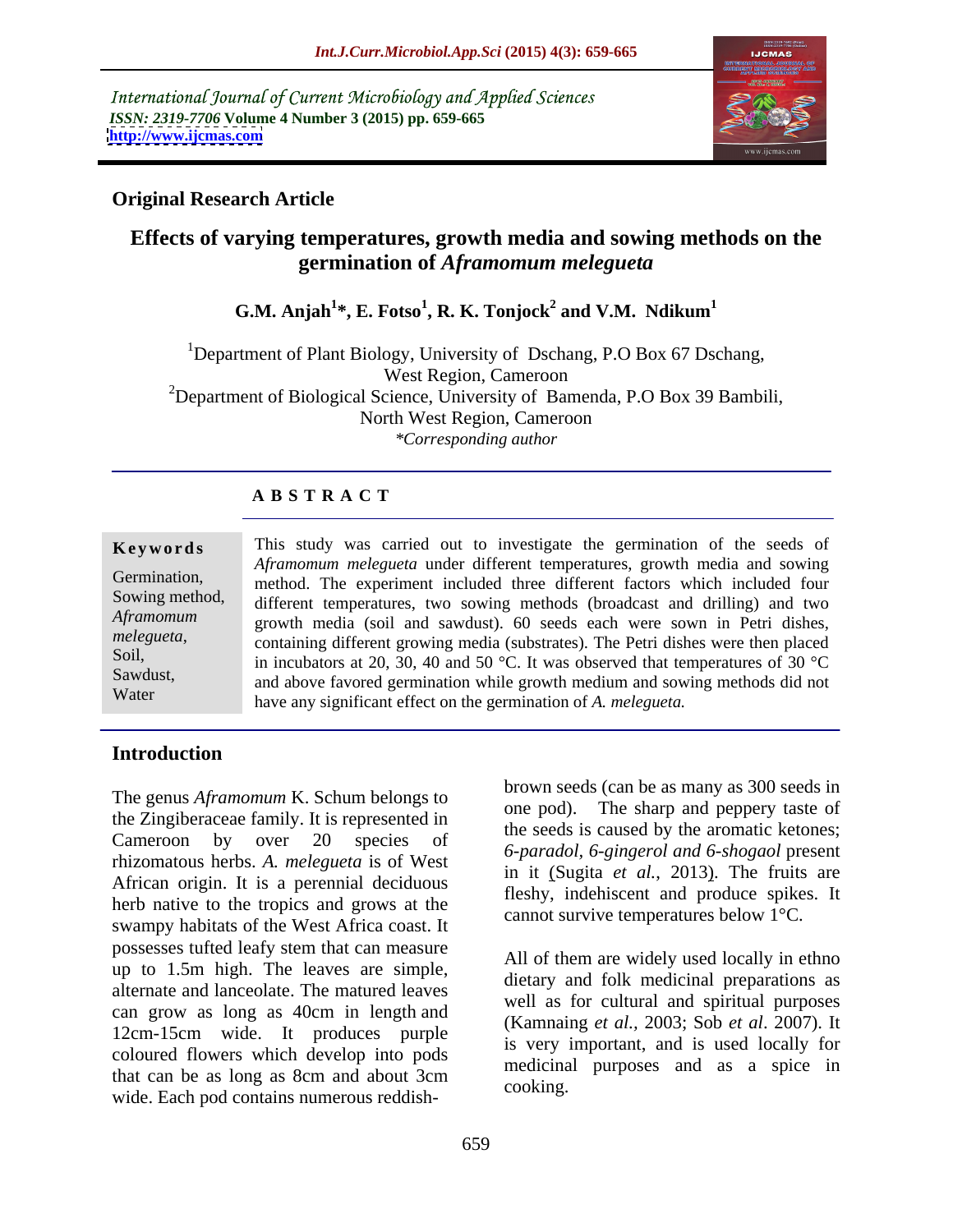According to Gerhardt (1996), the tropical dry forest (TDF) with the dry season lasting for about five months of one or two seasons generates abiotic conditions that are more severe compared to the tropical rain forest. the heterogeneity of the spatial and temporal their flora (Lieberman and Li, 1992;

The germination of any set of seeds depends and some do not even germinate. Thus germination is said to be heterogeneous the origin of the seeds, the treatment to

The main aim of this work was to determine three bulbs two 80 W and one 100 W which sowing method and growth medium on the aid of an electronic stopwatch, the germination of *A. melegueta* seeds.

of Dschang which is located between 1400 m and is located in the Western within 7 days till the experiment came to an

Highlands of Cameroon with an Equatorial monsoon climate (Nwame, 1997).

and annual rainfall between 400-1700 mm Fresh fruits of *Aframomum melegueta* where TDF tolerate conditions of greater stress nursed in a nursery in February 2012. This during the succession process. As a result, test was carried out in three substrates; soil, availability of resources largely controls the were put into Petri dishes. Sixty (60) seeds survival and establishment of seedlings of of *Aframomum melegueta* were used in each Gerhardt, 1996; Singh, 2001). two different depths (that is broadcast at 0 on many conditions under which they are periphery of the Petri dishes before the placed. If the conditions chosen are substrate was placed on the grains in order favorable for the seeds that germinate with to facilitate observation and counting. Each difficulties, such seeds will appear to be of the setups was then placed in an homogenous as they germinate. In this case incubator. In order to prevent the effect of most of the seeds will germinate rapidly. But light intensity on the seeds, an opaque sheet when they are placed under less favorable of carton was used to prevent the light rays conditions, they germinate at different rates from reaching the seeds. Each of the setups obtained from traders in Dschang. Seeds were removed from the fresh fruits and sawdust and water. The different substrates test. For each test the seeds were sown at cm and drilling at 1.5 cm deep). Those sown at 1.5 cm were first arranged at the was then watered with  $5 \text{cm}^3$  of water. of water.

when conditions are not favorable and The incubators were set at four different therefore can be used experimentally to temperatures:  $22^{\circ}$ ,  $30^{\circ}$ ,  $40^{\circ}$  and  $50^{\circ}$ C. The demonstrate heterogeneity among seeds or incubators were made up of tungsten the physiological states among different sets filament lamps which served as a source of or groups of seeds (Krogh, 2005). Test heat. The bulbs were connected in series to results on germination vary depending on an electrical source of energy. One bulb of which they where subjected and the generated a temperature of  $30^{\circ}$ C, in the germination conditions (Krogh, 2005). second incubator, two bulbs of100 and 80 W the effects of varying temperature regimes, generated a temperature of 50  $\degree$ C. With the This work was carried out in the University thermometer after 20 minutes. This was latitude 5°10´ and 5°30´ North and longitude The incubators were switched on twice a 9°50´ and 10°20´ East. It has an altitude of day after every six hours for 20 minutes 80 W was placed in the first incubator which to generate 40 °C. The last incubator had three bulbs two 80 W and one 100 W which aid of an electronic stopwatch, the temperature of each incubator was determined with mercury in glass repeated three times for each temperature.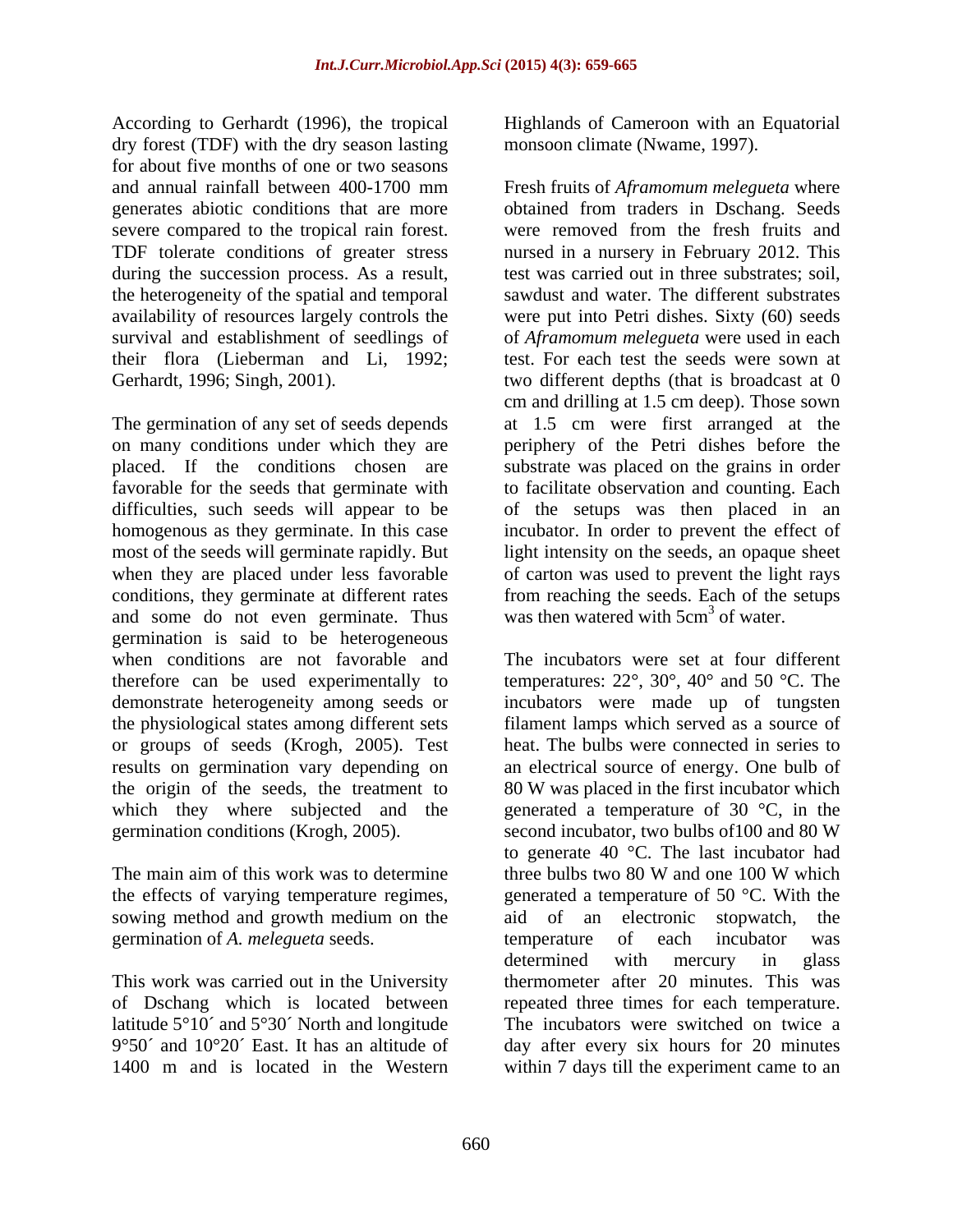end. The seeds were then observed every **Results and Discussion** day during the experiment.

Germinated seeds were counted and days after the day of sowing and continued removed in the case of those that were sown for five days after which no further by broadcast while those that were sown at germination occurred in all the treatments. 1.5 cm were counted each day through the Out of the 1200 seeds involved in the transparent walls of the Petri dishes and germination test, it was observed that only those of the previous day(s) were subtracted from the total number of seeds that germinated to get the number of seeds that **Latent period**: The first germination from germinated on a daily bases. the day of sowing occurred seven days after,

The number of seeds that germinated were then recorded on a data sheet for each setup to have germinated as soon as the radicle protruded or burst the scar. The germination

between the date of sowing and the germination of the first seeds (Ahoton *et al*.,

**Germination speed (GS):** This is the

 $GS = \frac{n1}{1} + \frac{n2}{2} + \frac{n3}{3} ... + \frac{n}{x}$ . (Singh *et al.*, 2010)

Where  $n1=nx$  which is number of seeds in effective germination at day x 1=x which is number of days

**Percentage of seeds that germinated:** This

(Niang *et al.*, 2010) observed in all the three substrates at

#### **Results and Discussion**

Most of the seeds started germinating seven 537 germinated.

on a daily bases. The seeds were considered started germinating after the  $8<sup>th</sup>$  and the  $9<sup>th</sup>$ giving a latent period of 7 days. A total of 337 seeds germinated on the seventh day. Only the seeds in soil at 40  $^{\circ}$ C and 50  $^{\circ}$ C  $th$  and the  $0^{th}$ and the  $9<sup>th</sup>$ th day respectively.

test lasted for two weeks from where the **Germination percentage**: The germination data for the Latent period, Germination percentage in all the tests was 44.75%. speed, and Germination Percentage were 62.8% of seeds germinated on the first day collected. with the highest occurring in soil, giving a **Latent period:** This is the time taken that were sown at the surface (broadcast) 2009). seeds that were broadcast and those that average time taken for germination to occur germinated in sawdust and those that were where broadcast with a germination percentage of germination percentage of 71.7% for seeds and occurred at a temperature of 30 °C. It  $\rm^{\circ}C.$  It was followed by sawdust with 70% for were sawn at 1.5 cm deep at a temperature of 30 °C. The highest number of seeds 93.3%. (Table 1). No seed germinated for treatments at  $22\degree C$  and at both sowing °C and at both sowing depths in all the substrates.

### **Germination speed (GS)**

is given by  $\frac{u}{2}$  and at a temperature of  $30^{\circ}$ C and GP<br>  $\frac{\text{number of seeds that germinated}}{\text{total number of seeds that were planted}} \times 100$ <br>  $\frac{\text{cm at temperature of } 50^0 \text{C with GS of } 47.2}{\text{cm at temperature of } 50^0 \text{C with GS of } 47.2}$ This was highest in sawdust when the seeds were broadcast and sown at 1.5 cm deep. The GS was 48 seeds that germinated per day. It was followed by soil for seeds at 0  ${}^{0}C$  and sawdust for seeds sown at the depth of 1.5 cm at temperature of  $50^{\circ}$ C with GS of 47.2  $\rm{^{0}C}$  with GS of 47.2 and 44.3 respectively. The least was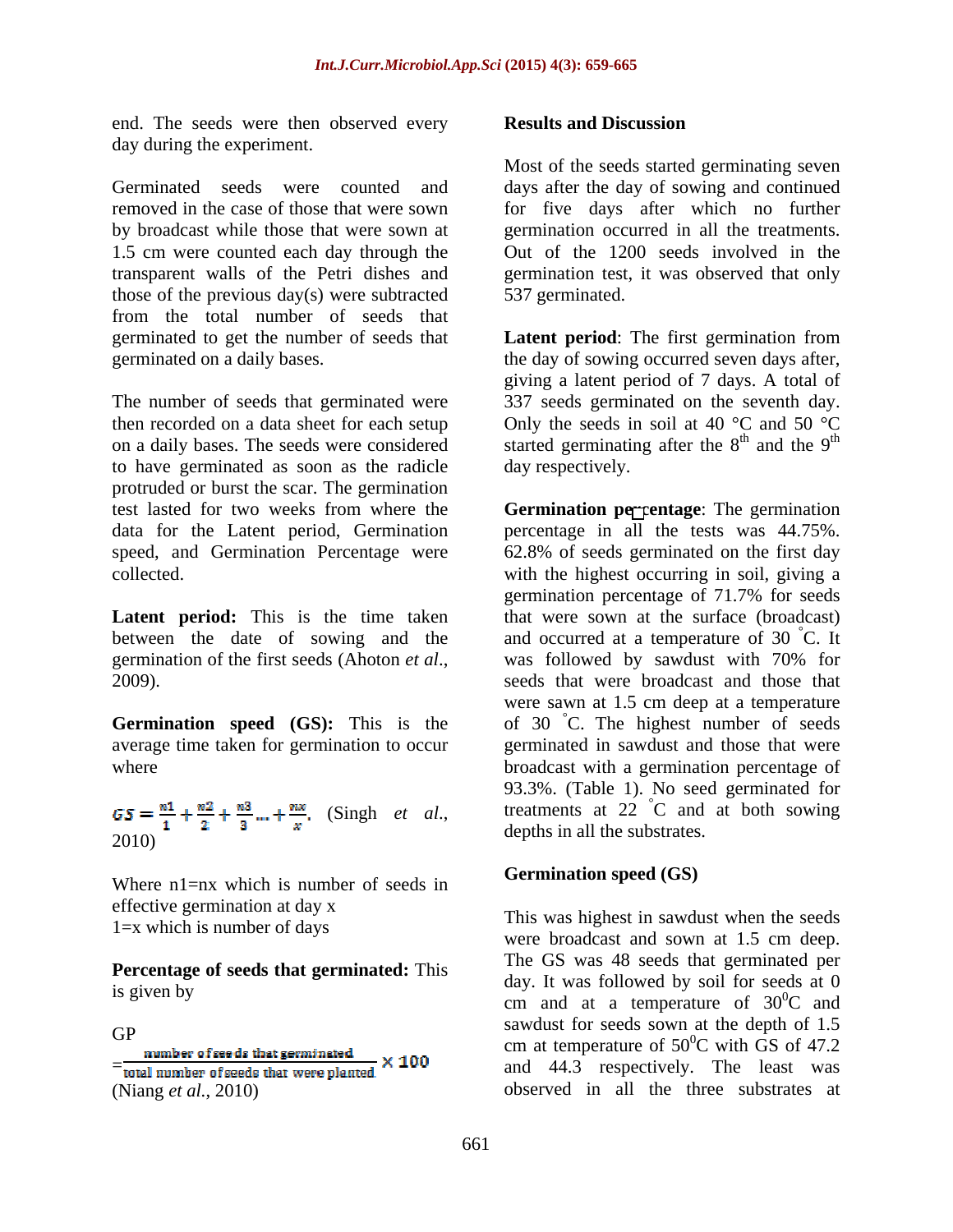temperature of  $20^0$ C at both depths. In these giving a germination speed of zero percent.

A high percentage germination of *A.*  The results at hand put the latent period of *melegueta* seeds was recorded at 30 °C. This fresh seeds of *A. melegueta* at 7 days since results are similar to those obtained by 62.3% of seeds that germinated in this test Scowcroft (1981) in which he found out that did so after 7 days from the day they were soil moisture content and soil temperature sown. This results tie with that of Enti were among the factors governing seed (1988) which put the latent period between

probably be due to the fact that seeds were  $50^0$  C. considered to have germinated as soon as the radical protruded from the testa. This

 ${}^{0}C$  at both depths. In these thus must have taken care of the time the treatments, there was no germination at plumule would have taken to emerge out of  $(\text{Table 2})$  at  $1.5 \text{ cm}$ . the substrate for those seeds that were sown at 1.5 cm.

emergence from different sowing depths. 7-12 days. The latent period was neither With respect to the latent period, there was sowing depth but temperature seems to have no great difference observed in the time an effect on the latent period though it did taken for the seeds to emerge. This might not show any great variation at  $30^0$ ,  $40^0$  and influenced by substrate (growth medium) or  $^{0}$   $^{10}$  and  $, 40^{\circ}$  and  $^{0}$  and and  $50^0$  C. C.

|                             |    |            | $N0$ of seeds that           |      |                           | % of seeds that germinated | Germi               |
|-----------------------------|----|------------|------------------------------|------|---------------------------|----------------------------|---------------------|
| Subst- Sd Temp              |    | germinated |                              |      |                           |                            | nation              |
| rate /cm $/^\circ \text{C}$ |    |            | Days                         | tota |                           | <b>Days</b>                |                     |
|                             |    |            |                              |      |                           |                            |                     |
| soil                        | 22 |            |                              |      | 0 <sub>0</sub><br>$0.0\,$ | 0.0                        | $0.0 \t 0.0 \t 0.0$ |
| soil                        |    |            |                              |      |                           | 133<br>0.0                 | 1.7 86.7            |
| soil                        |    |            |                              |      |                           |                            | 0 Q L               |
| soil                        |    |            |                              |      | 30.0                      |                            | 75.0<br>0.0         |
| soil                        |    |            |                              |      |                           |                            |                     |
| soil                        |    |            |                              |      |                           | 150                        | $0.0\qquad 43.3$    |
| soil                        |    |            |                              |      |                           |                            | $-55.0$             |
| soil                        |    |            |                              |      |                           |                            | $0.0\qquad 33.3$    |
| sawdust                     |    |            |                              |      |                           |                            |                     |
| sawdust                     |    |            |                              |      |                           | 17<br>15 O                 | $0.0 \qquad 93.3$   |
| sawdust                     |    |            |                              |      |                           |                            | 0.0 88.3            |
| sawdust                     |    |            |                              |      | 30.0                      | 15. $0$                    | $1.7$ $1.7$ $85.0$  |
| sawdust                     |    |            |                              |      |                           |                            | 0.0                 |
| sawdust                     |    |            |                              |      |                           | 17<br>150                  | 0.0                 |
| sawdust                     |    |            |                              |      |                           |                            | 8.3 38.3            |
| sawdust                     |    |            |                              |      |                           |                            | 0 <sub>0</sub>      |
| water                       |    |            |                              |      |                           |                            | $0.0 -$             |
| water                       |    |            |                              |      |                           |                            |                     |
| water                       |    |            |                              |      | 33.3                      | 21.7 1.7 8.3 78.3<br>13.3  |                     |
| water                       | 50 | - 14       | $\mathbf{0}$<br>$\mathbf{U}$ |      | 23.3                      | 8.3 3.3 0.0 0.0 35.0       |                     |

**Table.1** Germination percentages of *A. melegueta* seeds under different treatments

sd= sowing depth.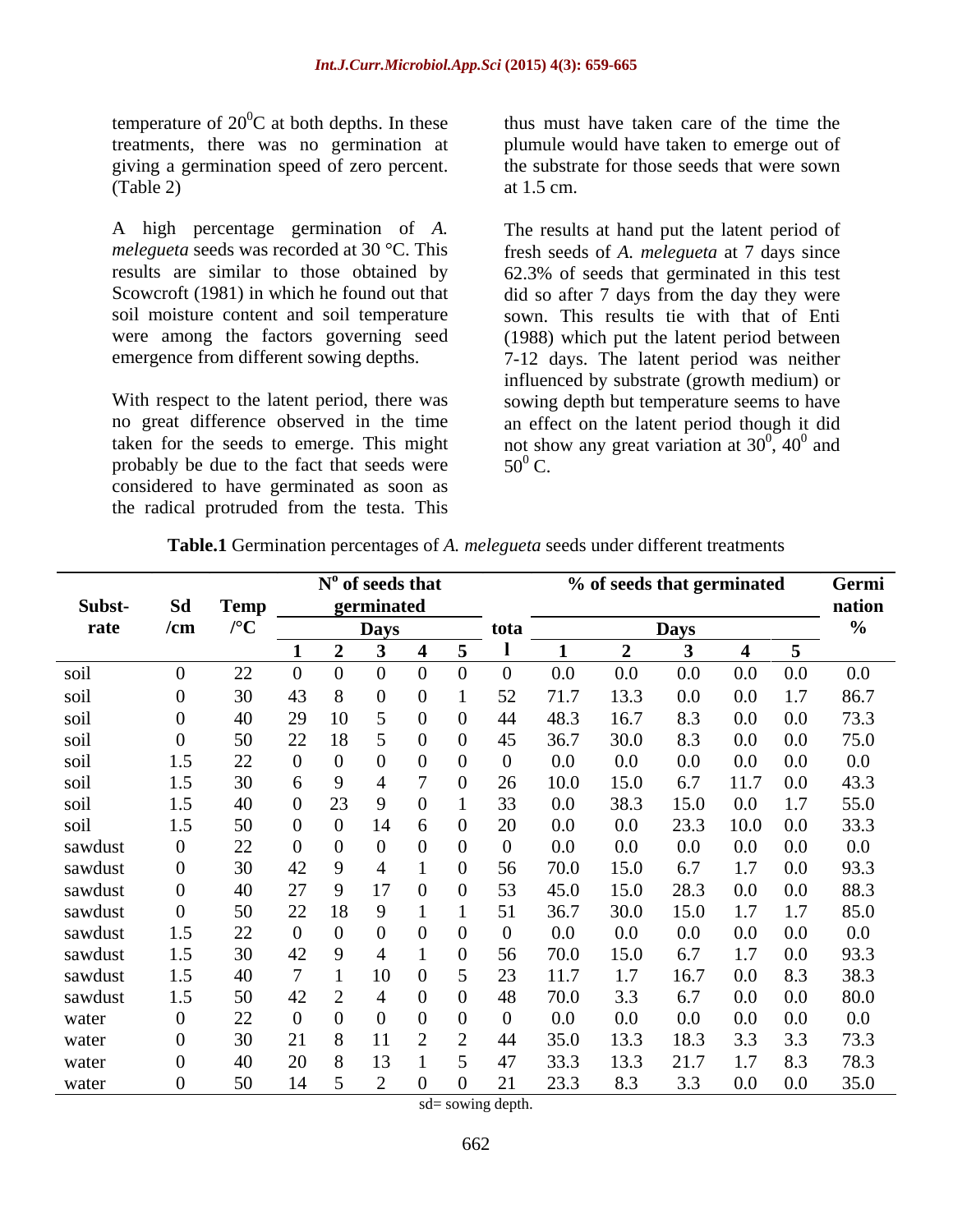| substrate depth/cm<br>soil<br>soil<br>soil<br>soil<br>soil<br>soil<br>soil<br>soil<br>saw dust<br>saw dust<br>saw dust<br>saw dust<br>saw dust<br>saw dust | sowing<br>1.5<br>1.5<br>1.5<br>1.5 | temperature<br>22<br>44<br>30<br>40<br>50<br>22<br>30<br>40<br>50<br>22<br>30 | 2 <sub>5</sub><br>22<br>∠∠   | TÛ<br>18<br>$\cap$ | <b>Days</b> | $\sqrt{2}$ | <b>GS</b><br>$\theta$<br>47.20<br>35.67<br>32.67<br>$0.00\,$<br>13.58<br>14.70<br>6.17<br>$0.00\,$ |
|------------------------------------------------------------------------------------------------------------------------------------------------------------|------------------------------------|-------------------------------------------------------------------------------|------------------------------|--------------------|-------------|------------|----------------------------------------------------------------------------------------------------|
|                                                                                                                                                            |                                    |                                                                               |                              |                    |             |            |                                                                                                    |
|                                                                                                                                                            |                                    |                                                                               |                              |                    |             |            |                                                                                                    |
|                                                                                                                                                            |                                    |                                                                               |                              |                    |             |            |                                                                                                    |
|                                                                                                                                                            |                                    |                                                                               |                              |                    |             |            |                                                                                                    |
|                                                                                                                                                            |                                    |                                                                               |                              |                    |             |            |                                                                                                    |
|                                                                                                                                                            |                                    |                                                                               |                              |                    |             |            |                                                                                                    |
|                                                                                                                                                            |                                    |                                                                               |                              |                    |             |            |                                                                                                    |
|                                                                                                                                                            |                                    |                                                                               |                              |                    |             |            |                                                                                                    |
|                                                                                                                                                            |                                    |                                                                               |                              |                    |             |            |                                                                                                    |
|                                                                                                                                                            |                                    |                                                                               |                              |                    |             |            |                                                                                                    |
|                                                                                                                                                            |                                    |                                                                               |                              |                    |             |            |                                                                                                    |
|                                                                                                                                                            |                                    |                                                                               | 44                           |                    |             |            | 48.08                                                                                              |
|                                                                                                                                                            |                                    | 40                                                                            | $\overline{2}$<br>$\angle$ / |                    |             |            | 37.17                                                                                              |
|                                                                                                                                                            |                                    | 50                                                                            | 22                           | 18                 |             |            | 34.45                                                                                              |
|                                                                                                                                                            |                                    | 22                                                                            |                              |                    |             |            | $0.00\,$                                                                                           |
|                                                                                                                                                            | 1.5                                | 30                                                                            |                              |                    |             |            | 48.08                                                                                              |
| saw dust                                                                                                                                                   |                                    | 40                                                                            |                              |                    |             |            | 11.83                                                                                              |
| saw dust                                                                                                                                                   | 1.5                                | 50                                                                            |                              |                    |             |            | 44.33                                                                                              |
| water                                                                                                                                                      |                                    | 22                                                                            |                              |                    |             |            | $0.00\,$                                                                                           |
| water                                                                                                                                                      |                                    | 30                                                                            |                              |                    |             |            | 29.57                                                                                              |
| water                                                                                                                                                      |                                    | 40                                                                            |                              |                    |             |            | 29.58                                                                                              |
| water                                                                                                                                                      |                                    | 50                                                                            |                              |                    |             |            | 17.17                                                                                              |

**Table.2** Germination speed (GS) of *A. melengueta* in different growth media, sown at different depths and temperatures

# **Fig.1** Fresh fruits and seeds of A. melengueta



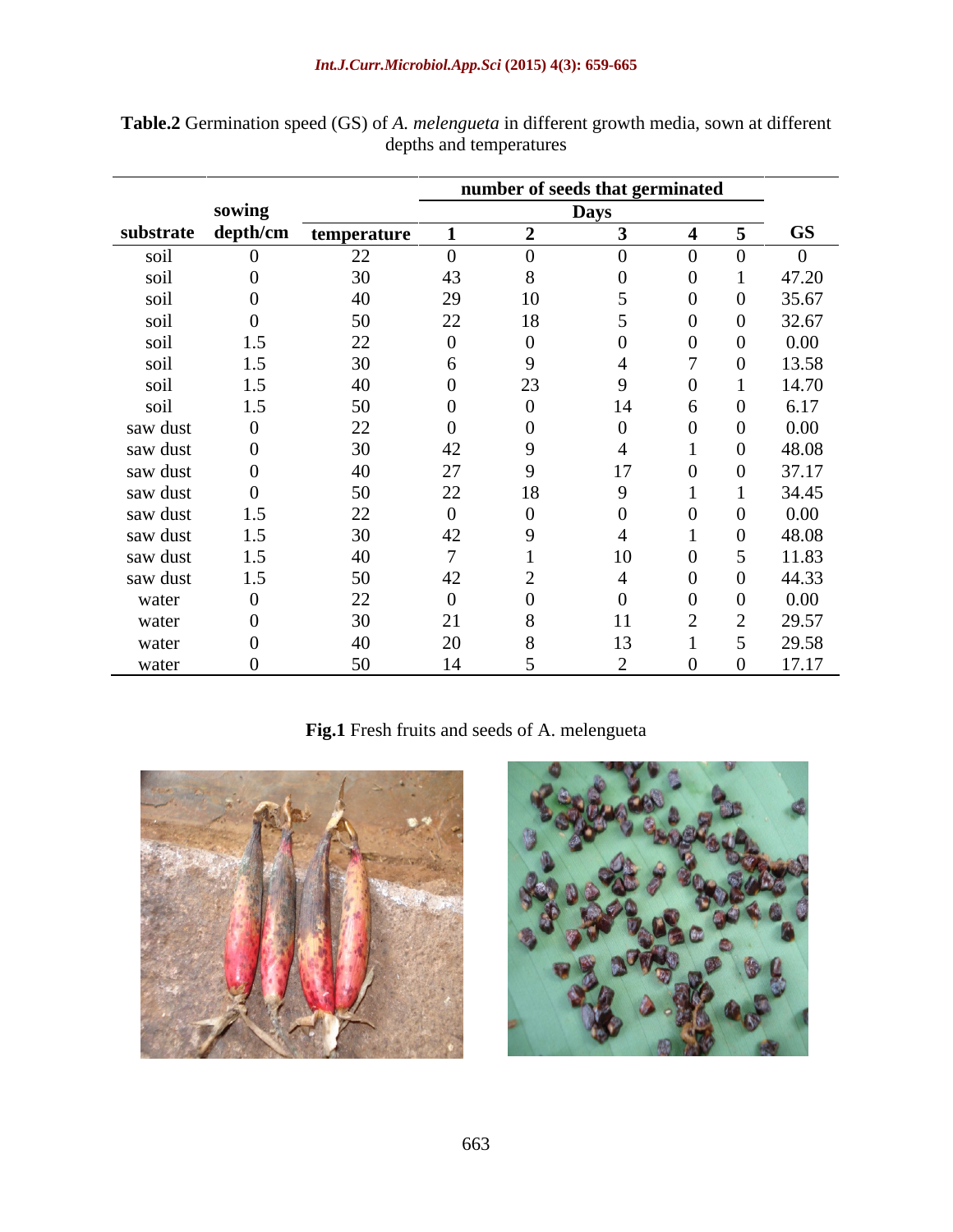It should be noted that no seed germinated at  $22^{\circ}$  C in the entire test. According to 1.5 cm. Scowcroft (1981), soil temperature is very important in seed germination and seedling a Results at hand show that temperatures survival which surely justifies why no seed between 30-40  $\mathrm{°C}$  tend to favor germination germinated at  $22^{\circ}$ C. Also pointed out that while temperatures from 22  $^{\circ}$ C and below alongside temperature, soil moisture are hinder germination. Thus the selection of the among the factors governing emergence appropriate temperature for germination is from different depths. This implies that seeds sown at deeper depths are prioritized conservation of this very important species

But in this case, it appears it was not the Cameroon. case which might be due to an insignificant difference in moisture, or its duration was too short to favor germination of seedlings at deeper depths. Perhaps it might have also We are grateful to the Department of Plant been that the actual effects of soil depth Biology of the University of Dschang, could have been masked by extreme in soil Cameroon for provision of space and surface temperatures which affected all facilities in the Laboratory of Applied seeds equally without respect to depth of Botany for this study. The technical origin (Scowcroft, 1981). As for the assistance and guidance of staff is different substrates, it appears they had no appreciated. Financial support to carry out effect on the germination of *A. melegueta* for they did not show any great variation in the germination percentages that might have **References** been as a result of the domination of surface temperatures. Ahoton L.E., Adgakpa B.G., M'po F M et

High percentage germination of *A.*  pretraitements des semences sur la *melegueta* seeds was recorded at germination de Prosopis Africana temperatures of 30 °C. This results are similar to those obtain by Scowcroft (1981) 238p in which he found out that soil moisture Enti, A.A. 1998.The Rejuvinating plants of content and soil temperature were among the factors governing seed emergence from different sowing depths. San Francisco, USA, 3p

With respect to the latent period, there was no great difference observed in the time (Sietenia macrophylla King) in taken for the seeds to emerge. This might probably be due to the fact that seeds were considered to have germinated as soon as the radical protrudes from the testa. This Kamnaing, P., Tsopmo, A., Tanifum, E. A., thus must have taken care of the time the plumule would have taken to emerge out of

the ground for those seeds that were sown at 1.5 cm.

with respect to soil moisture content. The Solem of NTFP in the Western Highlands of  ${}^{0}C$  tend to favor germination  ${}^{0}C$  and below very important in the domestication and Cameroon.

### **Acknowledgement**

Biology of the University of this work was provided by the Department.

### **References**

- Ahoton L.E., Adgakpa B.G., M'po F M et Akpo L.E. 2009. Effets des (Caesalpiniaceae). Tropicultura 4: 33- 238p
- Tropical Africa. Edition. Andoh A. K., FLS. The North Scale Institute San Francisco, USA, 3p
- Gerhardt, K. 1996. Germination and development of sown mahogany (Sietenia macrophylla King) in secondary tropical dry forests habitats in Costa Rica. Journal of Tropical Ecology 12 (2): 275-289pp
- Tchuendem, M. H, K., Tane, P, Ayafor, J. F, Olov, S., Rattendi, D., Iwu M. M., Schuster, B., and Bacchi,